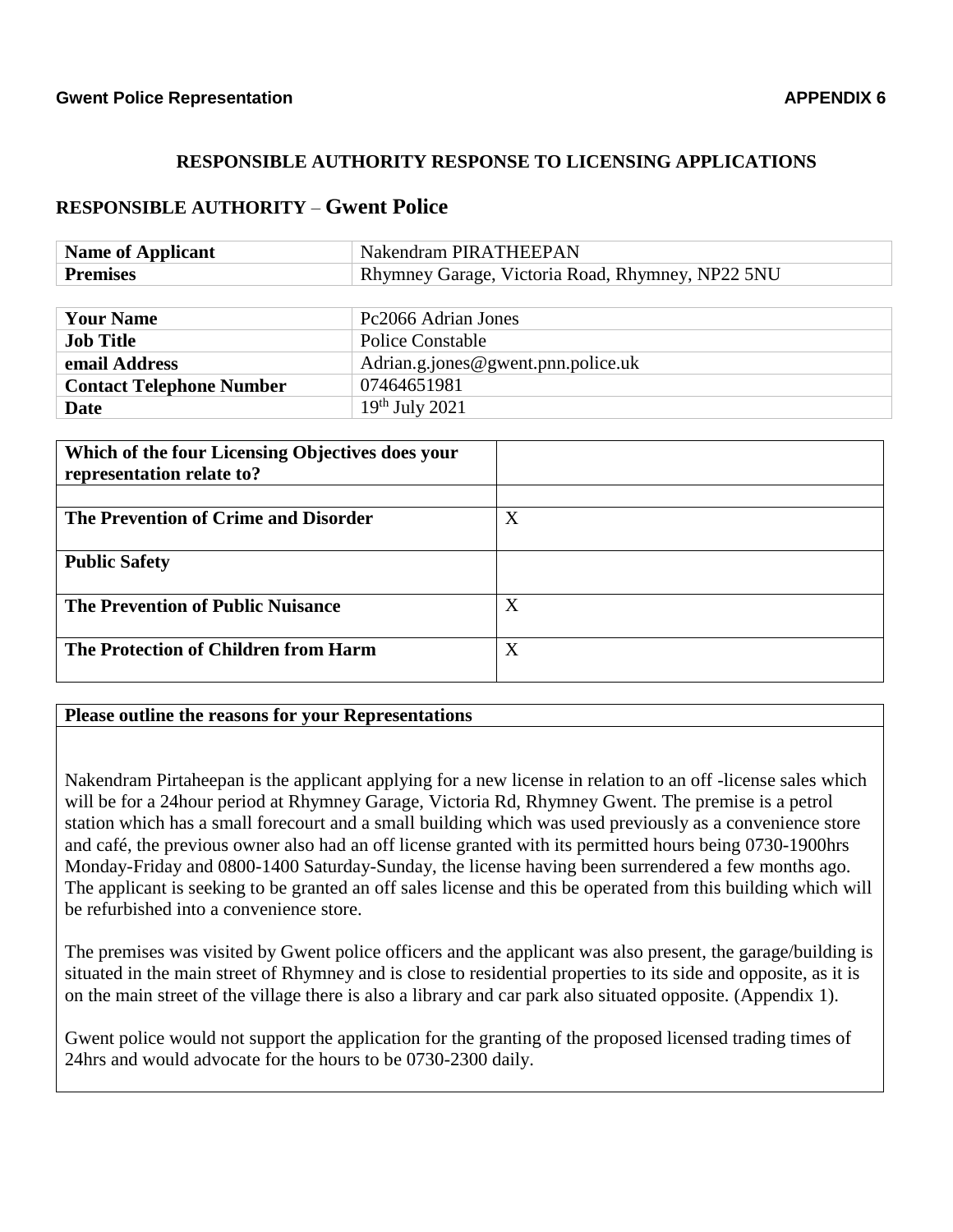The reasons for this are:

The area has been identified for help via the Safer Streets Application and through its funding a multiagency approach is sought based on the below:

Rhymney is a town located in the North of Caerphilly that has suffered several social economic factors and financial constraints over the last decade. The 2011 Census data state that some of the wards are the most deprived in the UK and Europe.

Such deprivation links to the fact that unemployment in the area sits at 6.6% which is higher than the Welsh average of 5.5%. This has led to increased Anti-social behaviour within the locality and has formed a breeding ground for organised criminality.

Secondary crime including violence with injury / public order and Anti-social behaviour are significantly higher than the force rate contributing to residents not feeling safe and heightened community tension.

The garage is located in the main street of the village and as such its location is unique to the village and is surrounded by residential properties, a library and a public car park directly opposite. Not only specific to Victoria Road but a few hundred yards away are several other off licensed premises and two on licensed premises. (Appendix 2)

These off licenses sales times end are predominately 2230/2300hrs each day. Rhymney area as a whole is highly deprived both financially and socially and suffers with a high level of anti- social behaviour, through checks carried out using Gwent Police systems over a six month period specifically relating to Victoria Road, High Street and Church Street there have been 215 calls with 56 of them (28%) relating to Antisocial behaviour and its impact on the local community, over a 3 month period total calls 139 of which 39 (28%) are again of Anti-social behaviour in their type.

The calls range in their timings from early to late evening, to the early hours of the morning and are of large congregations of youths causing alarm and distress, youths and vehicles congregating in car parks, the calls have become so evident to the Victoria Road, High Street and surrounding area that a PROBLEM ORIENTATED POLICING PLAN (POP PLAN for short) has been created to combat the high volume of calls made in the immediate area of the garage and its surrounding area. (Also included is a statement from the local Gwent Police Inspector Appendix 3 and Pop Plan area Appendix 4)

As the above shows the area is already suffering high levels of Anti-social behaviour and crime and Gwent police believe that should a 24 hour license be granted the ease of access to alcohol over a 24 hour period will have a further detrimental effect on the area, an increase in calls relating to Anti-social behaviour, the calls being made in the late evening to early hours of the day this will have negative impact on the promotion of the licensing objectives.

Gwent police support the representations made by Caerphilly Trading Standards.

**N.B.** If you make a representation you will be expected to attend the Licensing Sub-Committee and any subsequent appeal proceeding.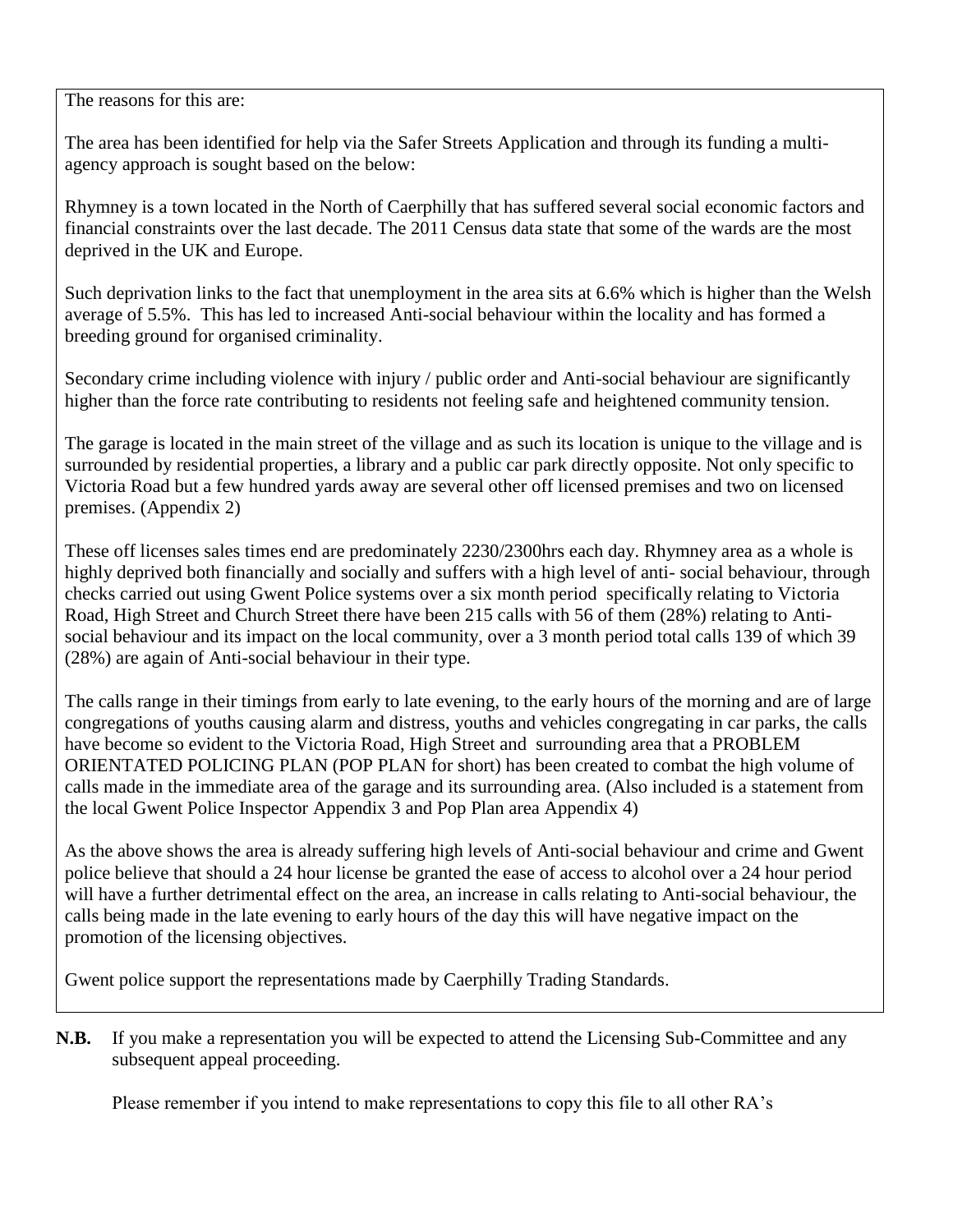| What conditions could be added to the  |                                                                                                                                                                                                                                                                                                                                                                                                                                                                                                                                                                                                                                                                                                                                           |
|----------------------------------------|-------------------------------------------------------------------------------------------------------------------------------------------------------------------------------------------------------------------------------------------------------------------------------------------------------------------------------------------------------------------------------------------------------------------------------------------------------------------------------------------------------------------------------------------------------------------------------------------------------------------------------------------------------------------------------------------------------------------------------------------|
| licence to remedy your representation  | The suggested conditions and variations to the license are as                                                                                                                                                                                                                                                                                                                                                                                                                                                                                                                                                                                                                                                                             |
| that the Licensing Sub-Committee could | follows:                                                                                                                                                                                                                                                                                                                                                                                                                                                                                                                                                                                                                                                                                                                                  |
| take into account                      |                                                                                                                                                                                                                                                                                                                                                                                                                                                                                                                                                                                                                                                                                                                                           |
|                                        | The applicant has proposed: CCTV in Operation.                                                                                                                                                                                                                                                                                                                                                                                                                                                                                                                                                                                                                                                                                            |
|                                        | Gwent Police would like it to read:                                                                                                                                                                                                                                                                                                                                                                                                                                                                                                                                                                                                                                                                                                       |
|                                        | CCTV shall be in use at the premises and covers the outside area<br>of the premises                                                                                                                                                                                                                                                                                                                                                                                                                                                                                                                                                                                                                                                       |
|                                        | Where a CCTV system is to be installed, extended or replaced, it<br>shall be to an appropriate standard as agreed with the Licensing<br>Authority in consultation with the Police. Where a CCTV system<br>is to be installed, it shall be fully operational by such date that the<br>business is operating and the premises license is in place. Where<br>existing CCTV systems are to be replaced or extended the<br>replacement or extension to the system shall be concluded by the<br>business trading date and its premises license is in place and the<br>system be fully operational on that date;                                                                                                                                 |
|                                        | The CCTV equipment shall be maintained in good working order                                                                                                                                                                                                                                                                                                                                                                                                                                                                                                                                                                                                                                                                              |
|                                        | The premises licence holder shall ensure images from the CCTV<br>are retained for a period of 30 days. This image retention period<br>may be reviewed as appropriate by the Licensing Authority;                                                                                                                                                                                                                                                                                                                                                                                                                                                                                                                                          |
|                                        | The correct time and date will be generated onto both the<br>recording and the real time image screen;                                                                                                                                                                                                                                                                                                                                                                                                                                                                                                                                                                                                                                    |
|                                        | If the CCTV equipment (including any mobile units in use at the<br>premises) breaks down the Premises Licence Holder shall ensure<br>the designated premises supervisor, or in his/her absence other<br>responsible person, verbally informs the Licensing Authority and<br>the Police as soon as is reasonably practicable. This information<br>shall be contemporaneously recorded in the incident report register<br>and shall include the time, date and means this was done and to<br>whom the information was reported. Equipment failures shall be<br>repaired or replaced as soon as is reasonably practicable and<br>without undue delay. The Licensing Authority and the Police shall<br>be informed when faults are rectified; |
|                                        | The premise licence holder shall ensure that there are trained<br>members of staff available during licensable hours to be able to<br>reproduce and download CCTV images into a removable format at                                                                                                                                                                                                                                                                                                                                                                                                                                                                                                                                       |

**N.B.** If you make a representation you will be expected to attend the Licensing Sub-Committee and any subsequent appeal proceeding.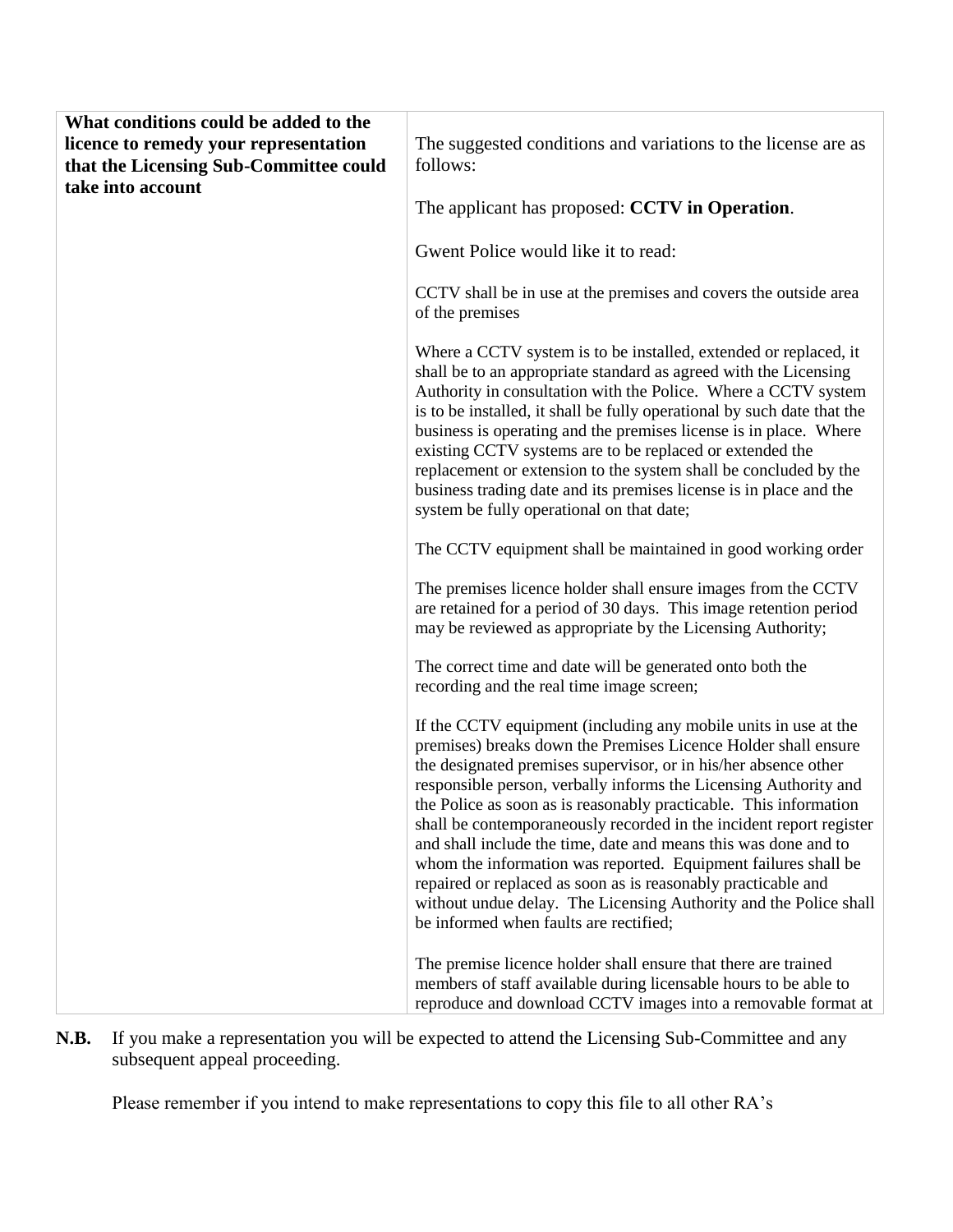|                                                                                                 | the request of any authorised officer of the Licensing Authority or<br>a constable;                                                                                                                                                                                                                                                                                                                                                                                                                                                                                                                                                                                                                                                                                                                                                                                                             |
|-------------------------------------------------------------------------------------------------|-------------------------------------------------------------------------------------------------------------------------------------------------------------------------------------------------------------------------------------------------------------------------------------------------------------------------------------------------------------------------------------------------------------------------------------------------------------------------------------------------------------------------------------------------------------------------------------------------------------------------------------------------------------------------------------------------------------------------------------------------------------------------------------------------------------------------------------------------------------------------------------------------|
|                                                                                                 | There shall be clear signage indicating that CCTV equipment is in<br>use and recording at the premises                                                                                                                                                                                                                                                                                                                                                                                                                                                                                                                                                                                                                                                                                                                                                                                          |
|                                                                                                 | The applicant has proposed: A register of refusal of sales<br>will be kept and maintained on the premises.                                                                                                                                                                                                                                                                                                                                                                                                                                                                                                                                                                                                                                                                                                                                                                                      |
|                                                                                                 | Gwent Police would like it to read:                                                                                                                                                                                                                                                                                                                                                                                                                                                                                                                                                                                                                                                                                                                                                                                                                                                             |
|                                                                                                 | The premises license holder shall require the designated premises<br>supervisor, or in his/her absence other responsible person, to keep<br>an Incident/refusals logbook in a bound book which full details of<br>all incidents are recorded. This shall include details of any refused<br>sales and shall give details of persons involved, incident<br>description, time and date, actions taken and final outcome of the<br>situation. This shall be completed as soon as possible and in any<br>case no later than the close of business on the day of the incident.<br>The time and date when the report was completed, by whom, is to<br>form part of the entry. The logbook is to be kept on the premises at<br>all times and shall be produced to an authorised officer of the<br>Licensing Authority or a constable when required. The records<br>shall be kept for a 12 month period. |
|                                                                                                 | The applicant has proposed: Adequate bins will be<br>available for customers to dispose of their litter.                                                                                                                                                                                                                                                                                                                                                                                                                                                                                                                                                                                                                                                                                                                                                                                        |
|                                                                                                 | Gwent Police would like it to read:                                                                                                                                                                                                                                                                                                                                                                                                                                                                                                                                                                                                                                                                                                                                                                                                                                                             |
|                                                                                                 | The premises licence holder shall ensure that a sufficient<br>number of suitable bins are located in appropriate locations<br>for the depositing of waste materials such as food wrappings,<br>drinks containers, etc. by customers                                                                                                                                                                                                                                                                                                                                                                                                                                                                                                                                                                                                                                                             |
| Are you prepared to discuss these<br>representations with the applicant by<br>way of mediation? | Yes                                                                                                                                                                                                                                                                                                                                                                                                                                                                                                                                                                                                                                                                                                                                                                                                                                                                                             |

**N.B.** If you make a representation you will be expected to attend the Licensing Sub-Committee and any subsequent appeal proceeding.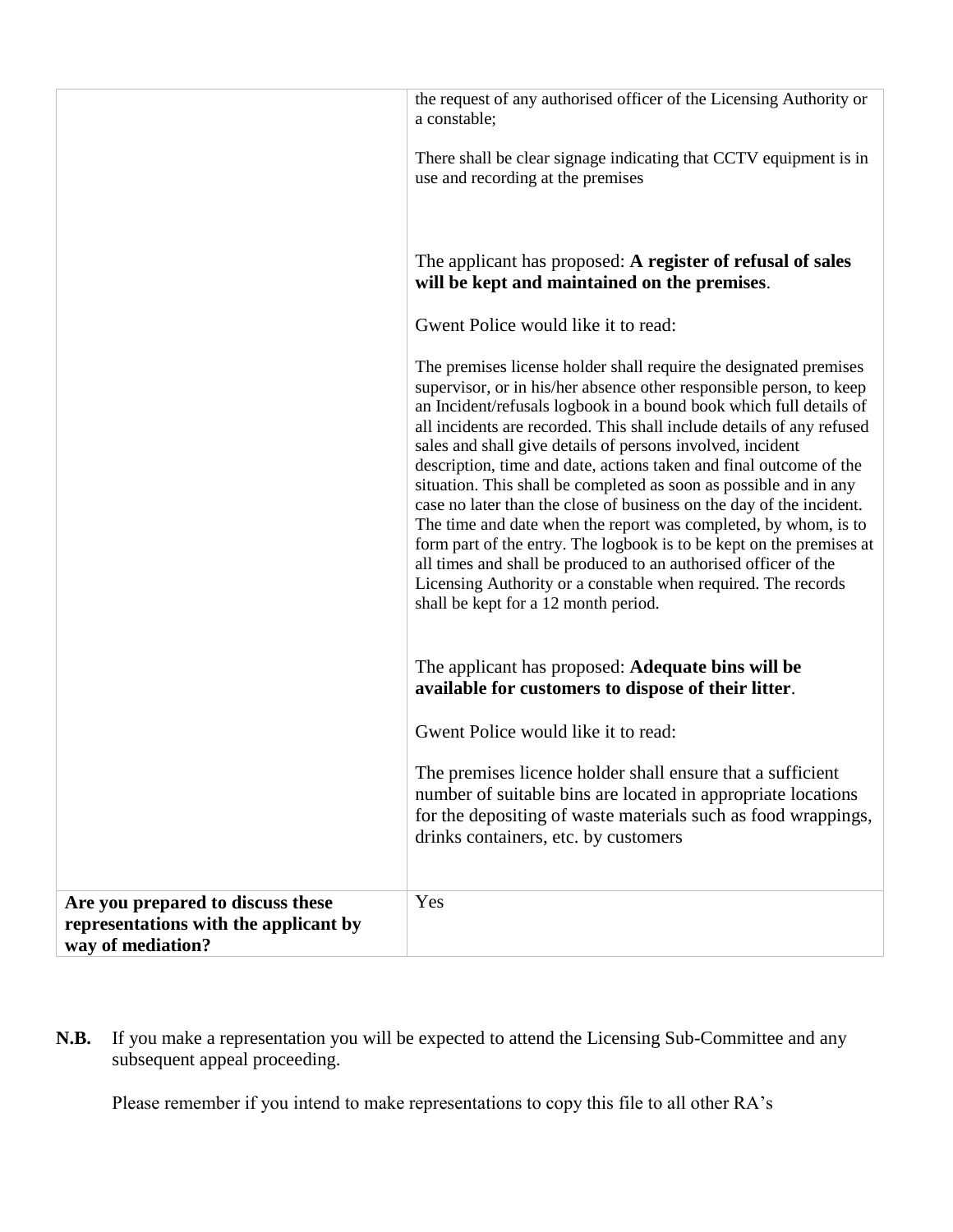## **Gwent Police Appendix 1**



**N.B.** If you make a representation you will be expected to attend the Licensing Sub-Committee and any subsequent appeal proceeding.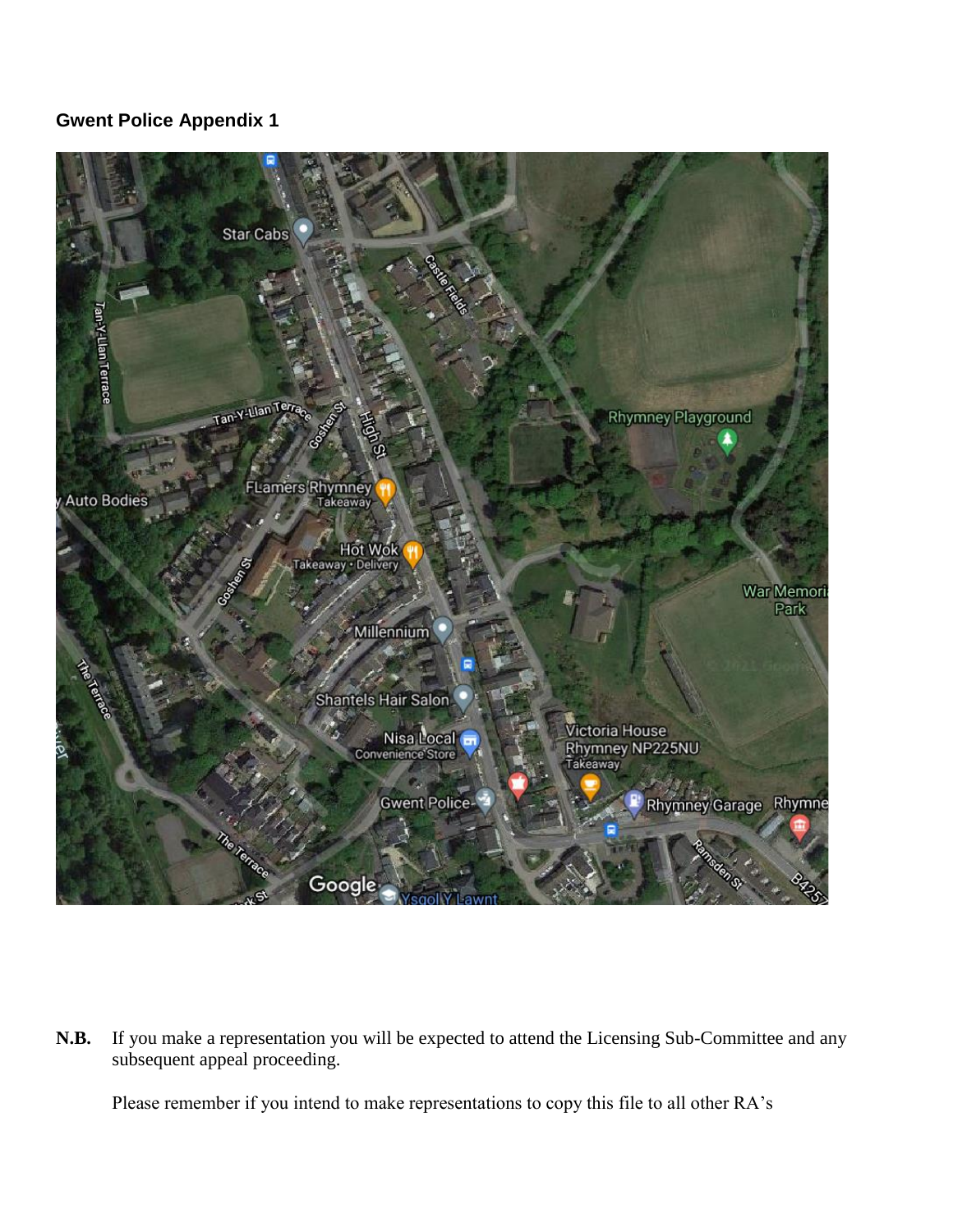# **Gwent Police Appendix 2**



**N.B.** If you make a representation you will be expected to attend the Licensing Sub-Committee and any subsequent appeal proceeding.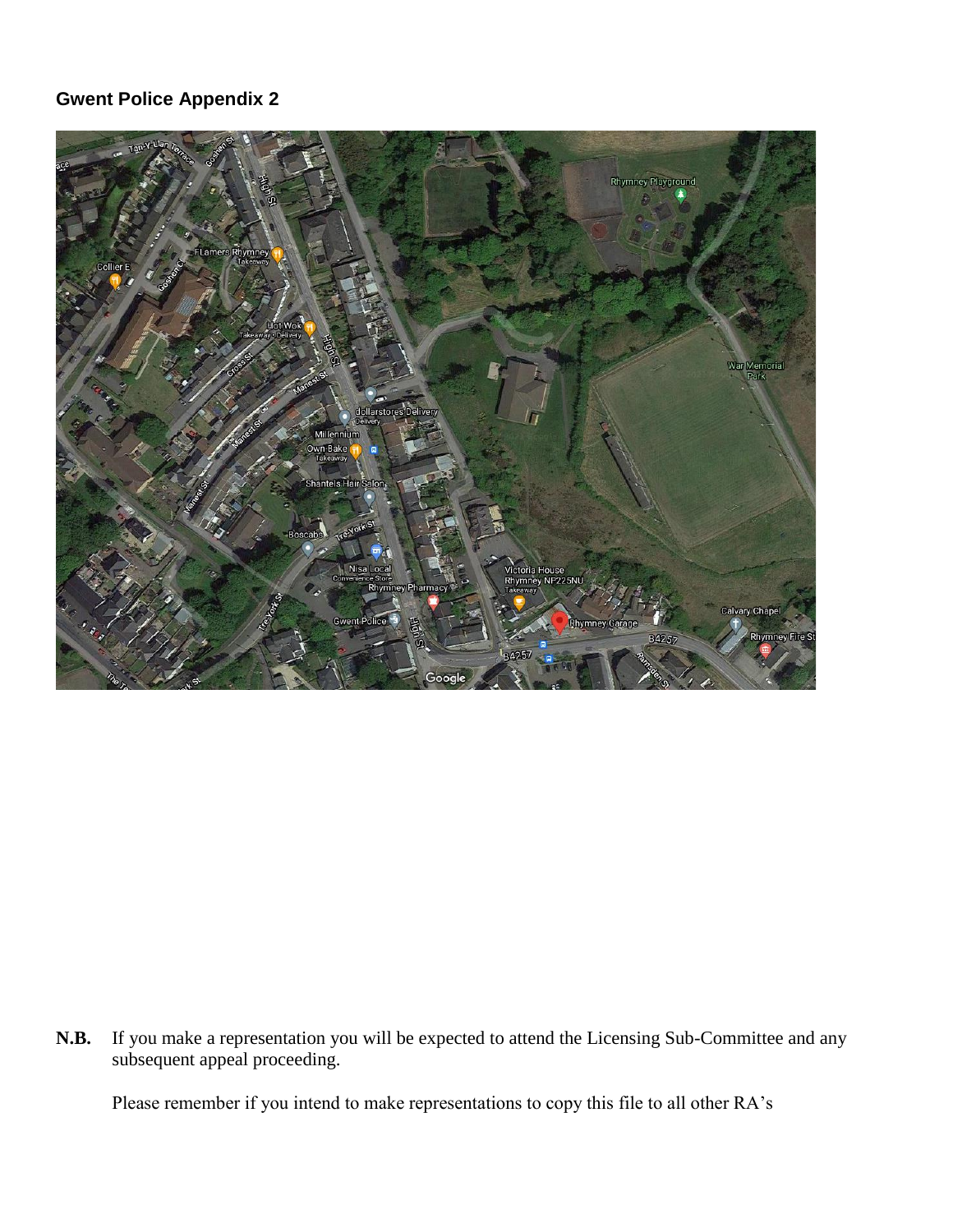|                                                                                                                                                                                                                                                                                                               | MG11 |  |  |  |  |
|---------------------------------------------------------------------------------------------------------------------------------------------------------------------------------------------------------------------------------------------------------------------------------------------------------------|------|--|--|--|--|
| <b>WITNESS STATEMENT</b><br>Criminal Procedure Rules, r 27. 2; Criminal Justice Act 1967, s. 9; Magistrates' Courts Act 1980, s.5B                                                                                                                                                                            |      |  |  |  |  |
| Occurrence No:<br>URN:                                                                                                                                                                                                                                                                                        |      |  |  |  |  |
| Statement of:<br>Lysha Thompson                                                                                                                                                                                                                                                                               |      |  |  |  |  |
| Age if under 18<br>Over 18<br>Occupation:<br><b>Police Officer</b>                                                                                                                                                                                                                                            |      |  |  |  |  |
| This statement (consisting of 2 page(s) each signed by me) is true to the best of my knowledge and belief and I make it<br>knowing that, if it is tendered in evidence, I shall be liable to prosecution if I have wilfully stated in it, anything which I<br>know to be false, or do not believe to be true. |      |  |  |  |  |
| E-Signature:<br>12.07.21<br>Date:                                                                                                                                                                                                                                                                             |      |  |  |  |  |
| Tick if witness evidence is visually recorded<br>(supply witness details on MG09)                                                                                                                                                                                                                             |      |  |  |  |  |

I am Inspector Lysha Thompson and I am currently the Geographic Inspector for the Caerphilly North Section of Gwent Police, covering the areas of Ystrad Mynach, Bargoed and Rhymney.

My fundamental role is to oversee Crime and Disorder across the Caerphilly North sections and ensure all plans and patrols are in place to keep these incidents to a minimum, facilitating long term plans with Partners to assist in this process and ensuring a minimal detrimental impact on the quality of life for residents who live within these sections.

In relation to the attached Licensing Application for Rhymney Garage I have considered the Policing challenges within the Rhymney area and the fundamental Objectives of The Licensing Act 2003.

Since my arrival in this post in May 2021 my team and resources have been significantly allocated to the Rhymney area to address an increase in both Crime and Anti-Social Behaviour across the Rhymney Wards.

I have been working closely with Partners to assist in the issues that contribute to the high number of calls in Rhymney and we have recently achieved significant funding through the Home Office Safer Streets initiative to further strengthen our efforts in driving down Crime and Disorder in Rhymney.

As a result of the challenges in this area and the efforts currently underway to stabilise crime and disorder I would therefore strongly object to any consideration for a 24-hour license for the purchase of alcohol in an establishment within the Rhymney section.

| <b>Signature</b> |  |
|------------------|--|
| 2010/11          |  |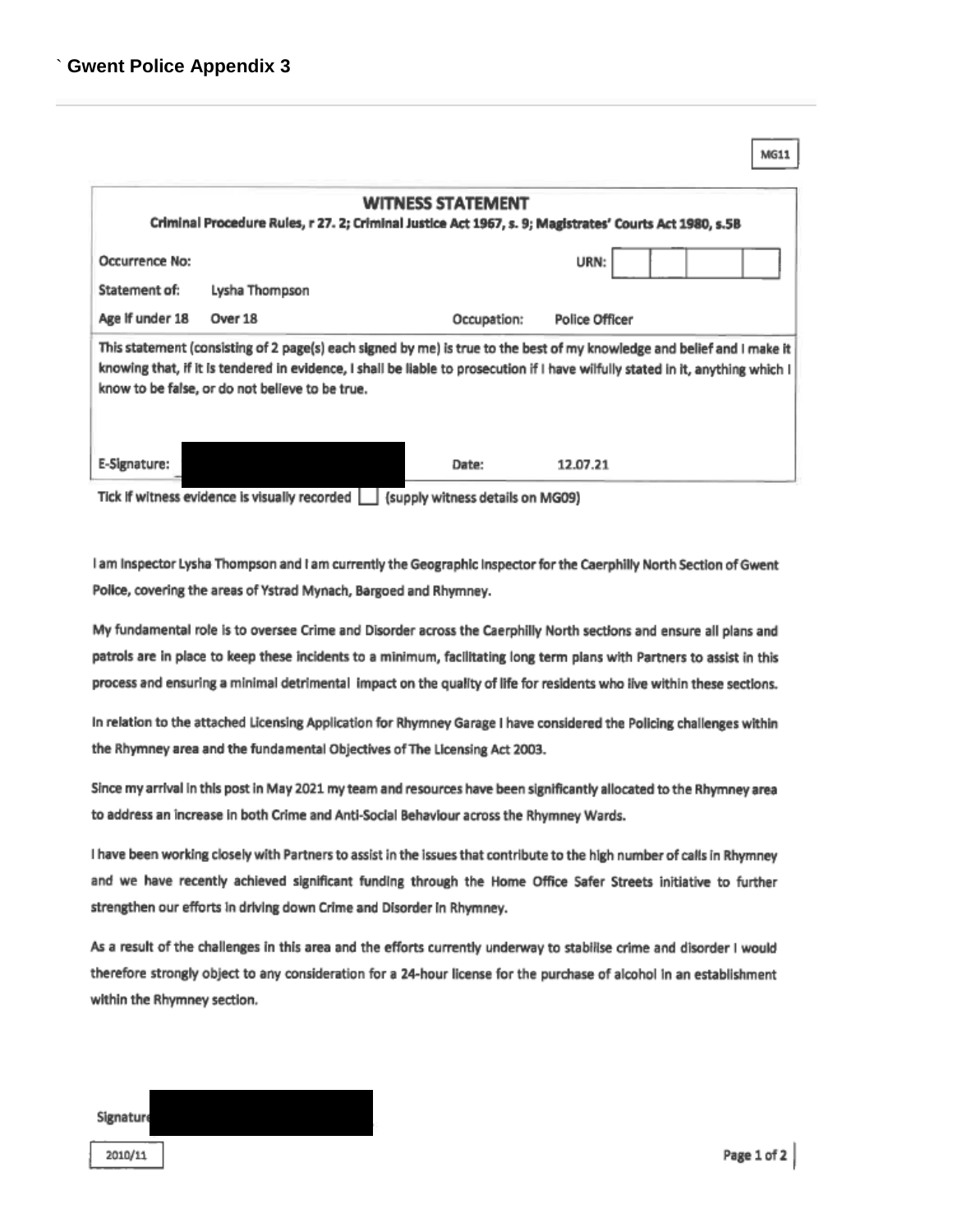MG11 cont'd.

#### Continuation of Statement of:

Lysha Thompson

Rhymney has a number of social and economic challenges and the Wards within the section are currently in the top 10 in Wales for economic deprivation. A number of agencies are working incredibly hard to break this cycle and provide both education and enforcement to the residents to break the cycle of reoccurring Anti-Social Behaviour and Crime.

In relation to this specific location of The Rhymney Garage at Victoria Road, the vicinity of High Street and Victoria Road has received 39 calls of Anti-Social Behaviour since 01.04.2021 alone.

With a link between alcohol and disorder I have very strong concerns that the successful application for an alcohol license at Rhymney Garage will be counter productive to the collaborative and tenacious work that the Police and supporting agencies currently have ongoing in the Rhymney area.

Therefore, in an attempt to uphold the fundamental Licensing principles I do not support this application.